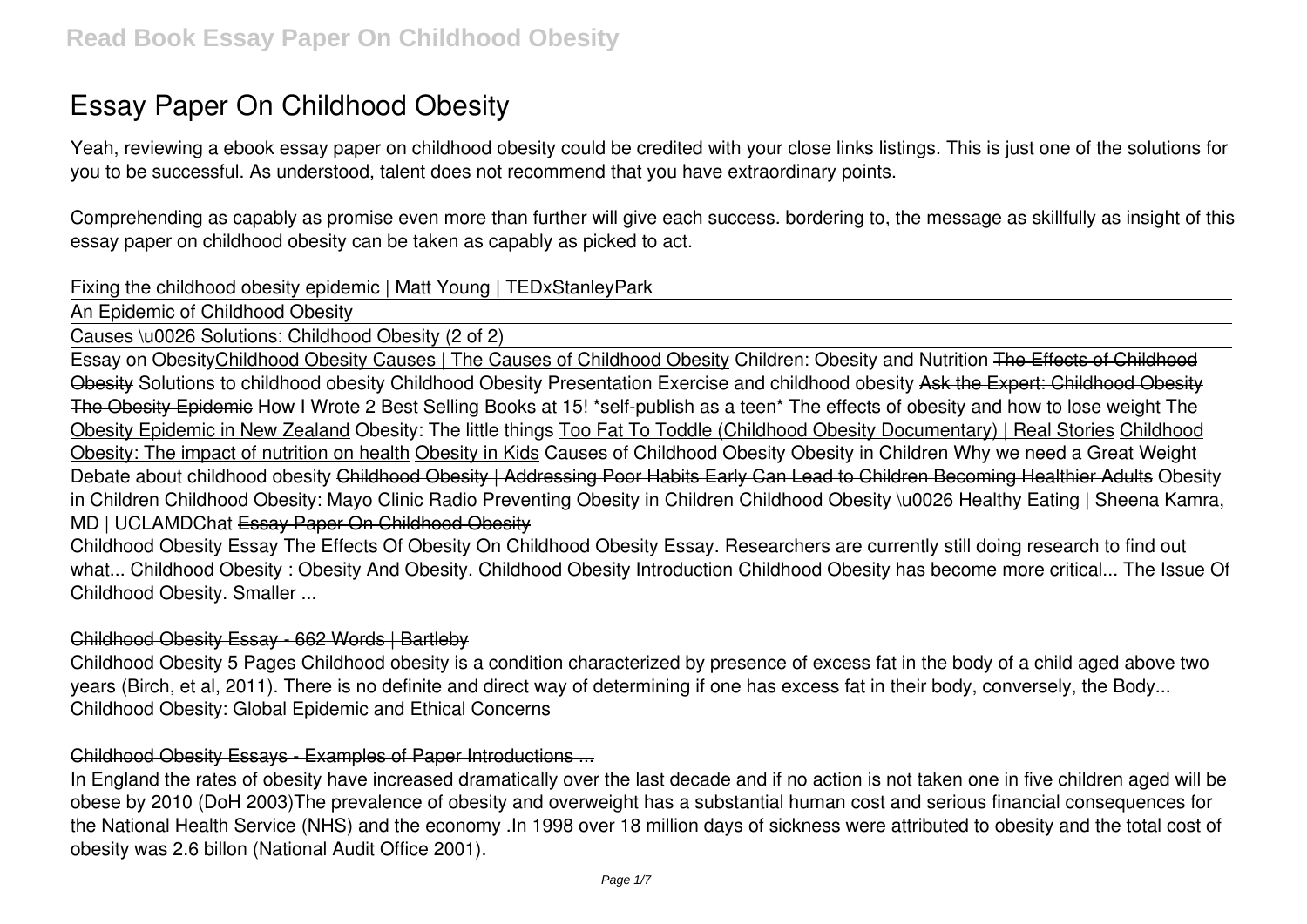### Obesity in Childhood - UK Essays

Childhood Obesity: Informative Essay 610 words 3 page (s) Obesity is a condition of being overweight or excessively fat. In health sciences, this condition has been classified as a lifestyle condition that is caused by poor eating habit and lack of physical exercises.

## Childhood Obesity: Informative Essay - Free Essay Example

Childhood Obesity Currently, over 30% of the children are overweight or suffer from obesity. Research indicates that overweight children have a high probability of growing into obese or overweight adults. Differentiating between overweight and obese is important. A child is said to be obese if he/she is excessively overweight.

# Sample Essays on Childhood Obesity - Online Essay Writing ...

This paper will focus on the main reasons for childhood obesity. It will analyze the steps taken to mitigate childhood obesity and the challenges encountered by the society and the obese children. The solutions to these challenges will be tabled and recommendations made on the same.

# The Main Causes of Childhood Obesity: [Essay Example ...

Childhood obesity is a growing epidemic in the United States (Hatfield, 2018). Obesity is considered the most common chronic disease affecting more than 30% of children. Children who are obese are likely to stay obese into adulthood and likely to develop non-communicable diseases.

# Childhood Obesity Essay Examples - Free Research Papers on ...

Childhood obesity: Literature Review and Research Question Introduction. Child obesity according to PHAC (2015), is a medical condition that is very serious and affects adolescents and children. The condition occurs when a child has a weight that is above the normal weight for a child of his or her height and age.

# Childhood Obesity: Literature Review And Research Question

Outline 1.0 Background to the Problem. Obesity in children is an issue of growing concern not just in the U.S. but the entire... 2.0 Review of the Literature. Childhood obesity prevalence in the United States has been widely documented in the... 3.0 Description of the Data. Friedman and Schwartz ...

# Childhood Obesity Research Paper and Proposal - Gudwriter.com

Your background question will lead you to your foreground or PICOT question--so it is an important piece of the project!Childhood Obesity Essay. ORDER HERE A PLAGIARISM-FREE PAPER HERE. Your background question should answer the who, what, when, where, how and why. With a clinical question you will include the definition, epidemiology, clinical presentation, diagnosis and conclusion.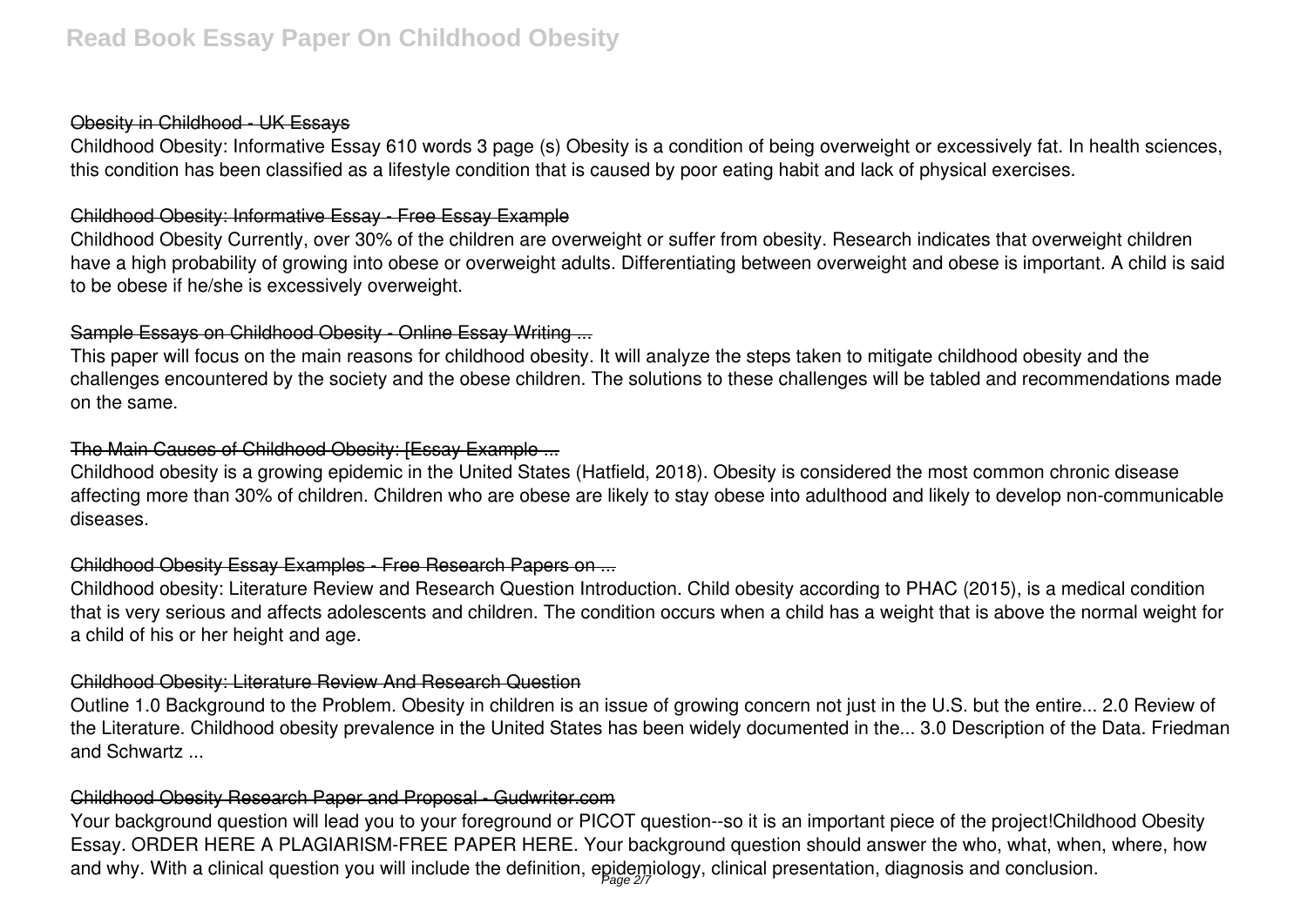# Childhood Obesity Essay - Picot Nursing Papers

There was a lot of different information in this article, and we hope that some of it will be useful for your argumentative essay on child obesity or a research paper. The problem of childhood overweight is something that is getting worse year by year. People do not realize that obesity is not given from birth and may lead to dreadful consequences.

### Children Obesity Essay: Useful Tips For Writing

The Issue of Childhood Obesity Approximately two in ten American youth ages 2-19 are considered overweight or obese. (Childhood Overweight and Obesity, 2011) Obesity is linked to other health issues such as heart disease, depression, hypertension, high cholesterol and type two diabetes.

# FREE Childhood Obesity Essay - ExampleEssays

Category: Essay. Topic: Childhood obesity research paper topics. Author: . Posted: Tue, Nov 10th 2020 04:40 AM. Format: jpg/jpeg.. So if you are concerned about your writing skills, consider getting some help with things like paragraph structure, punctuation and grammar and spelling.

### Childhood Obesity Research Paper | Globalstudentconference

Answer the questions and see the examples I give you. My topic is "Child obesity and sedentary life style". The two examples are on different topics. I am just showing how good the paper should be. You may need the textbook, you have to use some info from it which is required. William G. Weissert II 8-9 pages paper (single space) about health policy of child obesity Read More »

# 8-9 pages paper (single space) about health policy of ...

If you need some examples to help you with your essay topic related to obesity, dive into this article and choose from the list of obesity essay topics. 4.1. Childhood Obesity. As mentioned earlier, obesity can affect any age group including children. Obesity can cause several future health problems as children age.

# How to Write an Obesity Essay | Examples & Topics

Abstract Childhood obesity is a severe medical disability that can have an adverse effect on a child<sup>®</sup>s life. Children who are considered obese are above the weight requirements for their height and age by carrying extra pounds of weight. Middle childhood is defined as the ages 6-12. (Rathus, 2017, p. 173).

# Childhood Obesity Essay Examples (Causes and Effects) l ...

Childhood obesity has tripled in the past 30 years. In 1980, the obesity rate of 6-11 year olds was 6.5%, in 2008 had tripled to 19.6%. For toddlers and preschoolers aged 2-5, the obesity levels have risen from 5% to 12.4% in the same amount of time. (Spark, 2010).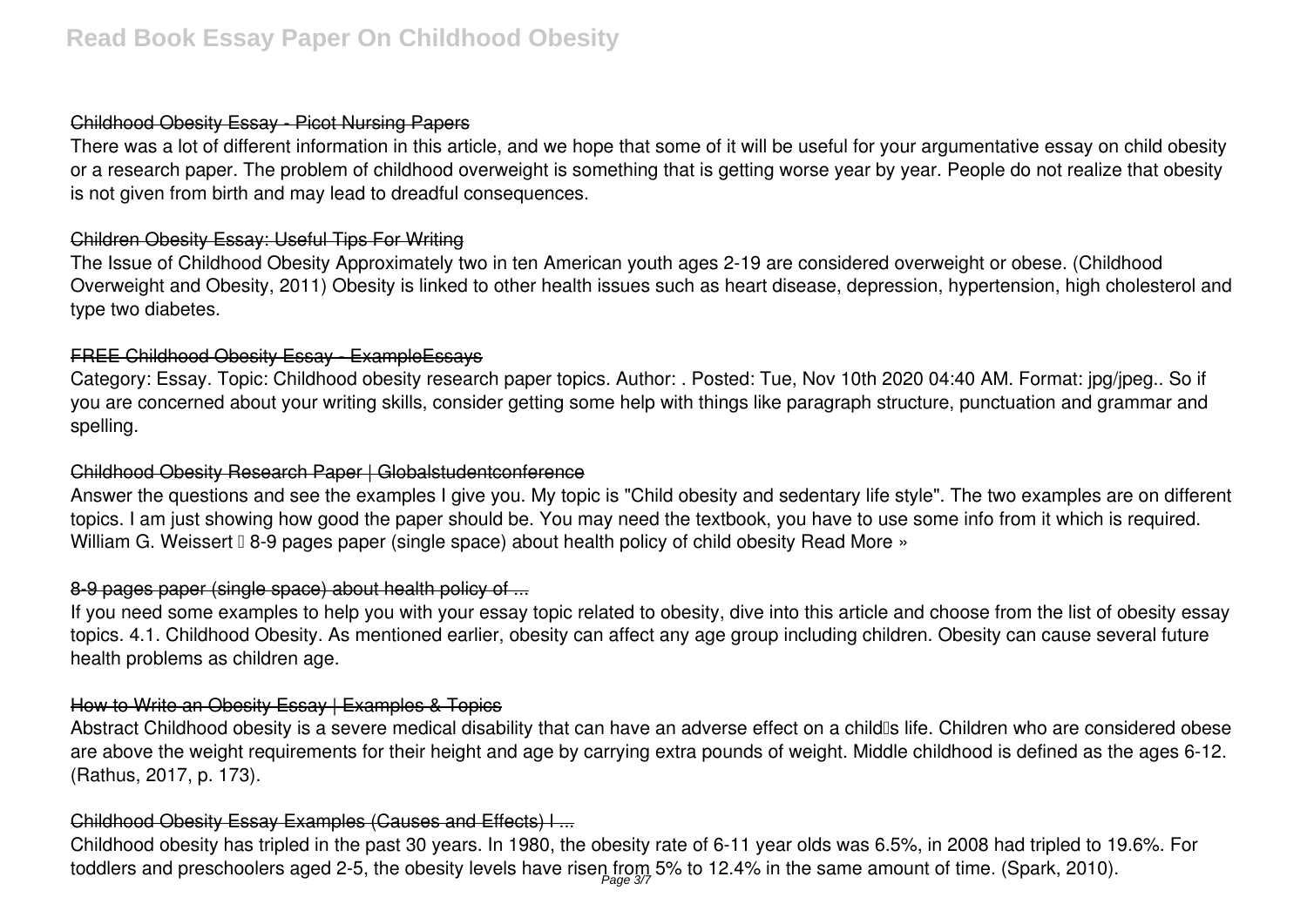# Obesity Children Essay | Bartleby

Childhood obesity outline for research paper. Basic guidelines on obesity research paper Writing any research paper requires sticking to an open-and-shut structure. It has three basic parts: Introduction, Main Body, and Conclusion.

#### How To Write A Strong Obesity Research Paper?

Abstract. This dissertation consists of three essays on childhood obesity. The first essay, IWhat Money Can Buy: Family Income and Childhood Obesity<sup>[]</sup> investigates the relationship between family income and childhood obesity using the Early Childhood Longitudinal Study, Kindergarten Class of 1998-99 (ECLS-K).

Chapter headings: 1 The time for action on health and health inequalities 2 Health in the consumer society 3 Children and young people starting on the right path 4 Local communities leading for health 5 Health as a way of life 6 A health-promoting NHS 7 Work and health 8 Making it happen - national and local delivery.

This excellent self-study book for intense IELTS preparation in a few weeks is designed to help students achieve their best personal score. All the tips, techniques, strategies and advice are focused on maximizing students' score by increasing their task-solving speed and efficiency, and preventing typical mistakes. 'Target Band 7' is loved by teachers as well as students.

The dissertation examines empirical issues related to health and labor economics. It has long been debated whether breastfeeding leads to a higher intelligence quotient (IQ) and greater scholastic achievement. The first study empirically examines the issue. Many past studies fail to take into account the possible endogeneity of the breastfeeding decision and thus falsely identify the correlation between breastfeeding and IQ as a causal relationship. We attempt to distinguish the causation and correlation between the two variables. Our results show that, after controlling for possible endogeneity, breastfeeding has no significant impact on IQ or scholastic achievement. The second essay examines the link between breastfeeding and childhood obesity. Heath economics researchers view breastfeeding as a determining factor as to whether a child becomes obese. There are many theories, involving both biological and psychological factors, as to why breastfeeding is negatively linked to childhood obesity. This essay argues that the breastfeeding decision is not an exogenous one, so estimation technique such as ordinary least squares is not the correct way to estimate the relationship between breastfeeding and childhood obesity. Instruments are used to generate exogenous variations in the breastfeeding variable. After correcting for any estimation bias due to the breastfeeding variable being endogenous, this study documents the benefits of breastfeeding. The third essay analyzes 19 semesters of student evaluations at Kansas State University. Faculty fixed effects are sizable and indicate that, as assessed by students, the best principles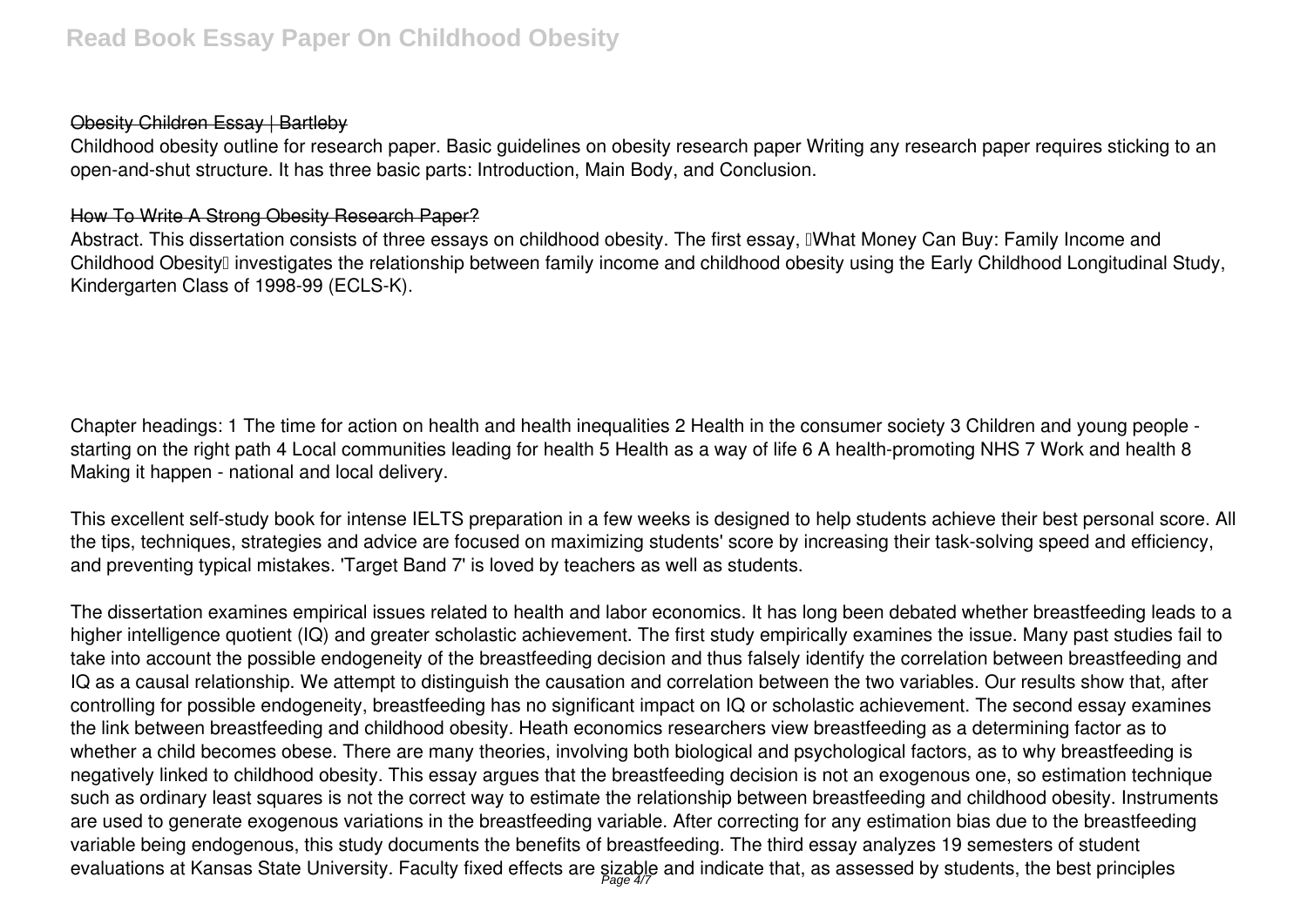# **Read Book Essay Paper On Childhood Obesity**

teachers also tend to be the best non-principles teachers. OLS estimates are biased because principles teachers are drawn from the top of the distribution and because unmeasured faculty characteristics are correlated with such variables as the response rate and student effort. Student ratings are lowest for new faculty but stabilize quickly. Expected GPA of the class is not an important determinant of student ratings, but equitable grading is; and the rewards for equitable grading appear larger for principles classes. The lower ratings in principles classes are fully accounted for by greater class size.

Essay aus dem Jahr 2015 im Fachbereich Anglistik - Kultur und Landeskunde, Note: 1,3, Ruhr-Universität Bochum, Sprache: Deutsch, Abstract: In her essay IFat Kids, Working Moms, and the IEpidemic of Obesity I Race, Class, and Mother Blame Natalie Boero discusses the blaming of mothers for the fatness of their children by referring to recent newspaper articles about childhood obesity and preventive programs. Besides the common and popular explanations for childhood fatness like the consumption of too much fast food, too much time in front of the television and too little exercise, the role of mothers is considered to be another important reason for the Depidemic of childhood obesity<sup>[]</sup>. This trend, namely the trend of **Imother blame** holds mothers and especially working mothers responsible for the weight of their children by bringing the child's weight in connection to good mothering.

Children's health has made tremendous strides over the past century. In general, life expectancy has increased by more than thirty years since 1900 and much of this improvement is due to the reduction of infant and early childhood mortality. Given this trajectory toward a healthier childhood, we begin the 21st-century with a shocking developmentâl"an epidemic of obesity in children and youth. The increased number of obese children throughout the U.S. during the past 25 years has led policymakers to rank it as one of the most critical public health threats of the 21st-century. Preventing Childhood Obesity provides a broad-based examination of the nature, extent, and consequences of obesity in U.S. children and youth, including the social, environmental, medical, and dietary factors responsible for its increased prevalence. The book also offers a prevention-oriented action plan that identifies the most promising array of short-term and longer-term interventions, as well as recommendations for the roles and responsibilities of numerous stakeholders in various sectors of society to reduce its future occurrence. Preventing Childhood Obesity explores the underlying causes of this serious health problem and the actions needed to initiate, support, and sustain the societal and lifestyle changes that can reverse the trend among our children and youth.

Nearly 1 in 5 school-age children and young people in the United States has obesity. This must-have volume offers insight into childhood obesity, its effects, and treatment options available. Readers will learn about the increased health risks associated with the condition, and hear personal accounts from sufferers.

This report issues a call for urgent action to combat the growing epidemic of obesity, which now affects developing and industrialized countries alike. Adopting a public health approach, the report responds to both the enormity of health problems associated with obesity and the notorious difficulty of treating this complex, multifactorial disease. With these problems in mind, the report aims to help policy-makers introduce strategies for prevention and management that have the greatest chance of success. The importance of prevention as the most sensible strategy in developing countries, where obesity coexists with undernutrition, is repeatedly emphasized. Recommended lines of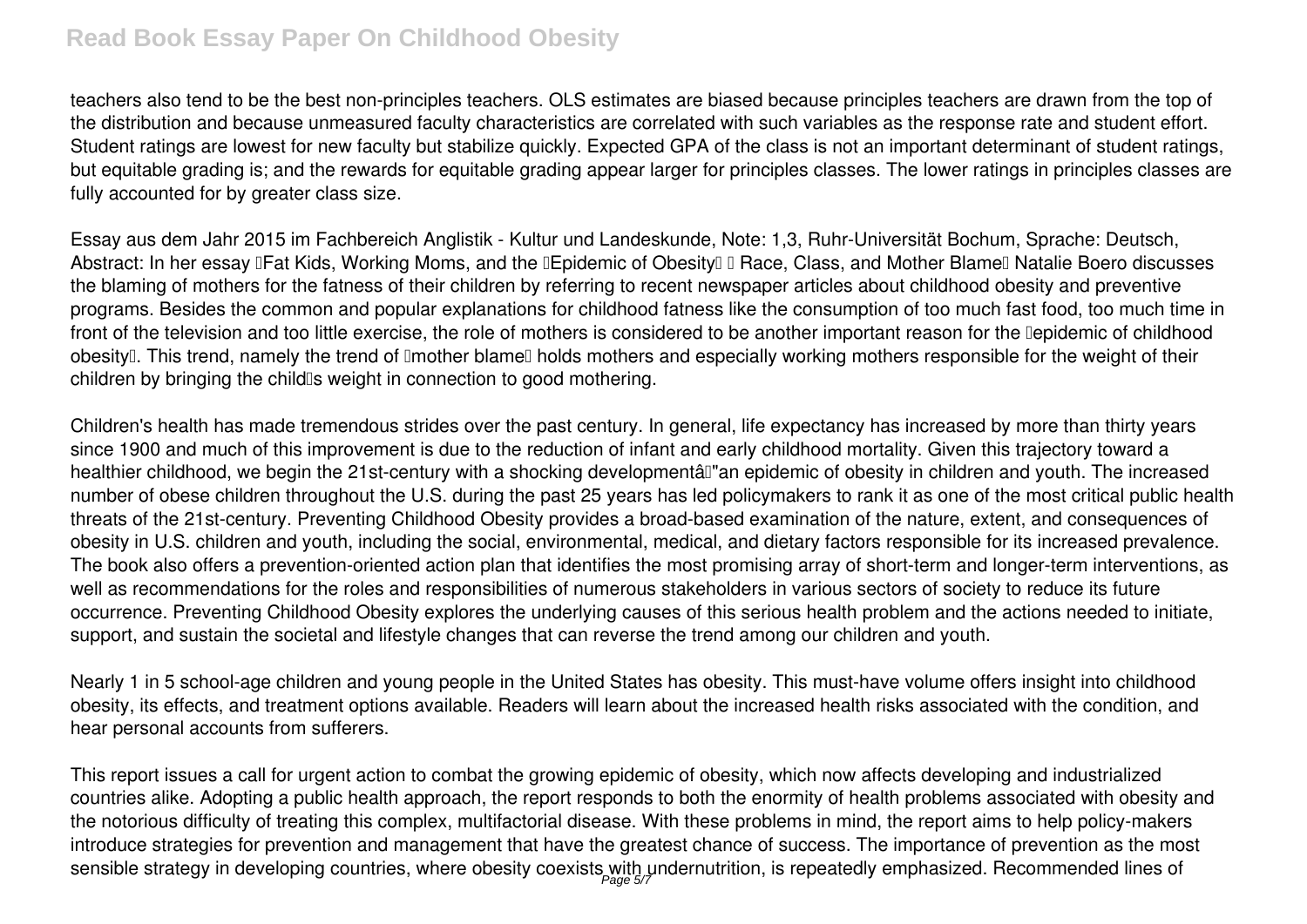# **Read Book Essay Paper On Childhood Obesity**

action, which reflect the consensus reached by 25 leading authorities, are based on a critical review of current scientific knowledge about the causes of obesity in both individuals and populations. While all causes are considered, major attention is given to behavioural and societal changes that have increased the energy density of diets, overwhelmed sophisticated regulatory systems that control appetite and maintain energy balance, and reduced physical activity. Specific topics discussed range from the importance of fat content in the food supply as a cause of population-wide obesity, through misconceptions about obesity held by both the medical profession and the public, to strategies for dealing with the alarming prevalence of obesity in children. The report has eleven chapters presented in five parts. Part one, which assesses the magnitude of the problem, explains the system for classifying overweight and obesity based on the body mass index, considers the importance of fat distribution, and provides an overview of trends in all regions of the world, concluding that obesity is increasing worldwide at an alarming rate. Chapters in part two evaluate the true costs of obesity in terms of physical and mental ill health, and the human and financial resources diverted to deal with these problems. Specific health consequences discussed include increased risk of cardiovascular disease, cancer, and other noncommunicable diseases, endocrine and metabolic disturbances, debilitating health problems, and psychological problems. The health benefits and risks of weight loss are also assessed. Part three draws on the latest research findings to consider specific factors involved in the development of overweight and obesity. Discussion centres on factors, such as high intakes of fat, that may disrupt normal physiological regulation of appetite and energy balance, and the role of dietary factors and levels of physical activity. In terms of opportunities for prevention, particular attention is given to the multitude of environmental and societal forces that adversely affect food intake and physical activity and may thus overwhelm the physiological regulatory systems that keep weight stable in the long term. The possible role of genetic and biological susceptibility is also briefly considered. Against this background, the fourth and most extensive part maps out strategies for prevention and management at both the population and individual levels. Separate chapters address the need to develop population-based strategies that tackle the environmental and societal factors implicated in the development of obesity, and compare the effectiveness of current options for managing overweight or obese individuals. Specific strategies discussed include dietary management, physical activity and exercise programmes, behaviour modification, drug treatment, and gastric surgery. While noting striking recent progress in the development of drug treatments, the report concludes that gastric surgery continues to show the best long-term success in treating the severely obese. The final part sets out key conclusions and recommendations for responding to the global obesity epidemic and identifies priority areas where more research is urgently needed. "... the volume is clearly written, and carries a wealth of summary information that is likely to be invaluable for anyone interested in the public health aspects of obesity and fatness, be they students, practitioner or researcher." -Journal of Biosocial Science

Australia has become the fattest nation in the world. According to the latest figures, 4 million Australians (26% of adults) are obese, and another 5 million are considered overweight. Another report concludes that 17% of Australian children are overweight, and 6% are obese. What are we doing to counter these alarming trends? The health consequences of obesity are many and varied, and include cardiovascular disease, cancer, diabetes, and hypertension. This book presents a detailed study of obesity in Australia and includes: the latest overweight and obesity statistics; the Body Mass Index (BMI) and measuring weight; the health risks of obesity; tackling overweight/obesity among children, including unhealthy food and beverage advertising aimed at them; and presents a range of approaches to maintaining healthy weight through diet and exercise.Chapter 1 Overweight and Obesity Trends in AustraliaChapter 2 Child ObesityChapter 3 Tackling Obesity: